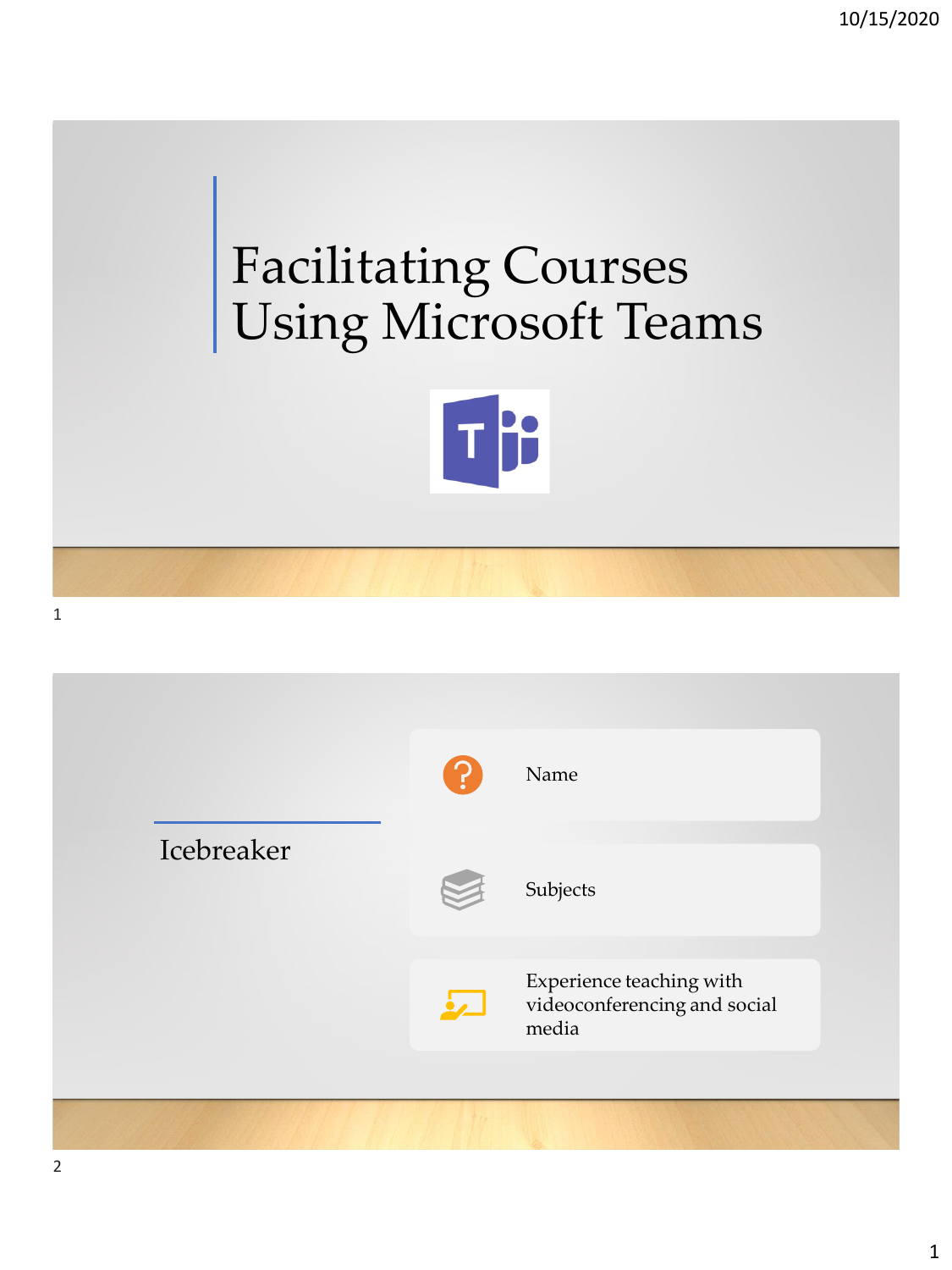

## What is Teams?

Microsoft Teams is a digital hub that enables people to work together on content and tools in one place.

- Meet
- Chat
- Call
- Collaborate

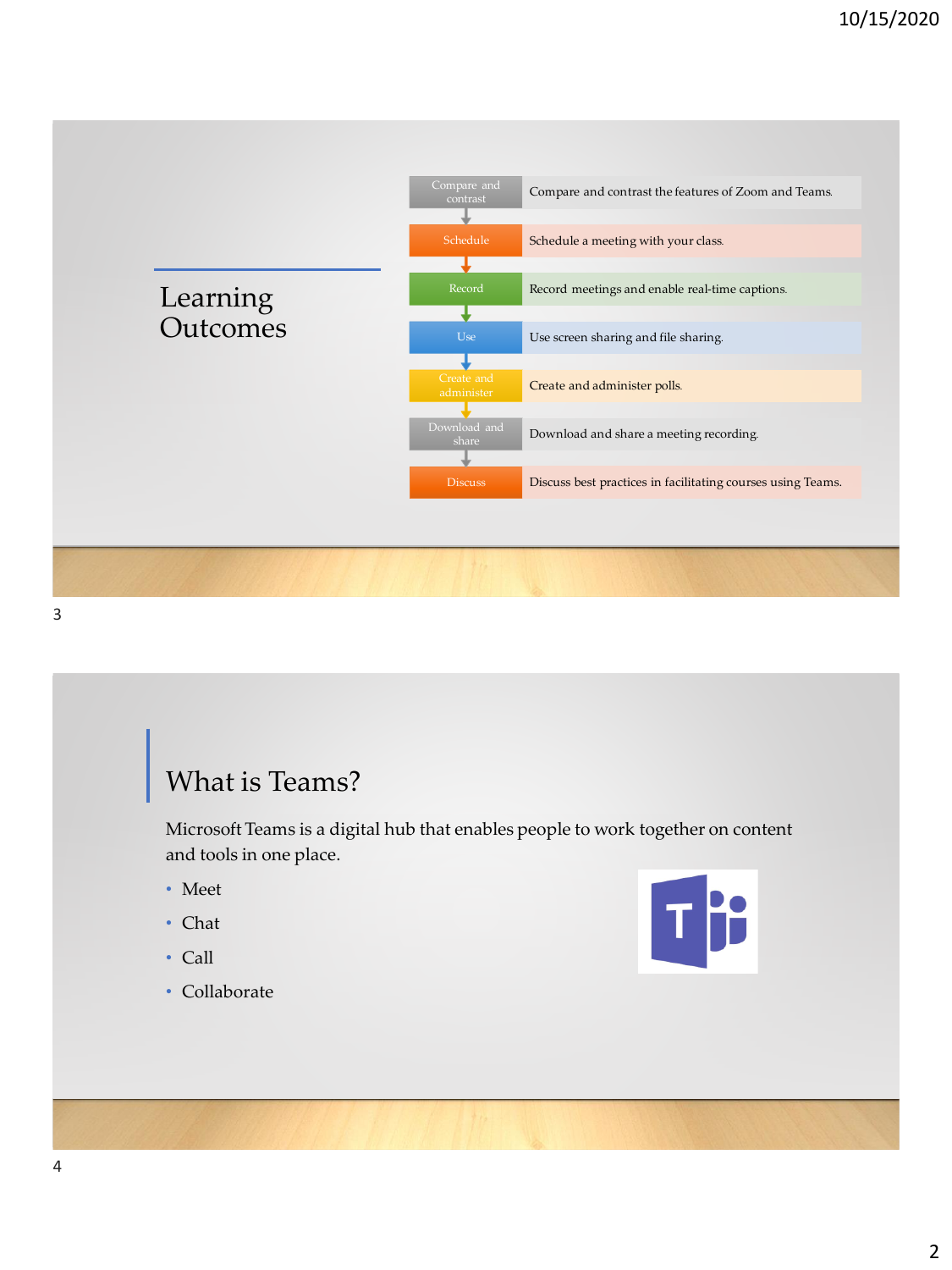|                             | Meet                     | Chat                         | Call                     |
|-----------------------------|--------------------------|------------------------------|--------------------------|
| Features of<br><b>Teams</b> | Collaborate              | Waiting room                 | <b>Screen</b><br>sharing |
|                             | File sharing             | Recording                    | Live captions            |
|                             | Video/audio<br>control   | Participant<br>interactivity | Polls                    |
|                             | <b>Breakout</b><br>rooms | Meeting notes                | Reports                  |
|                             |                          |                              |                          |